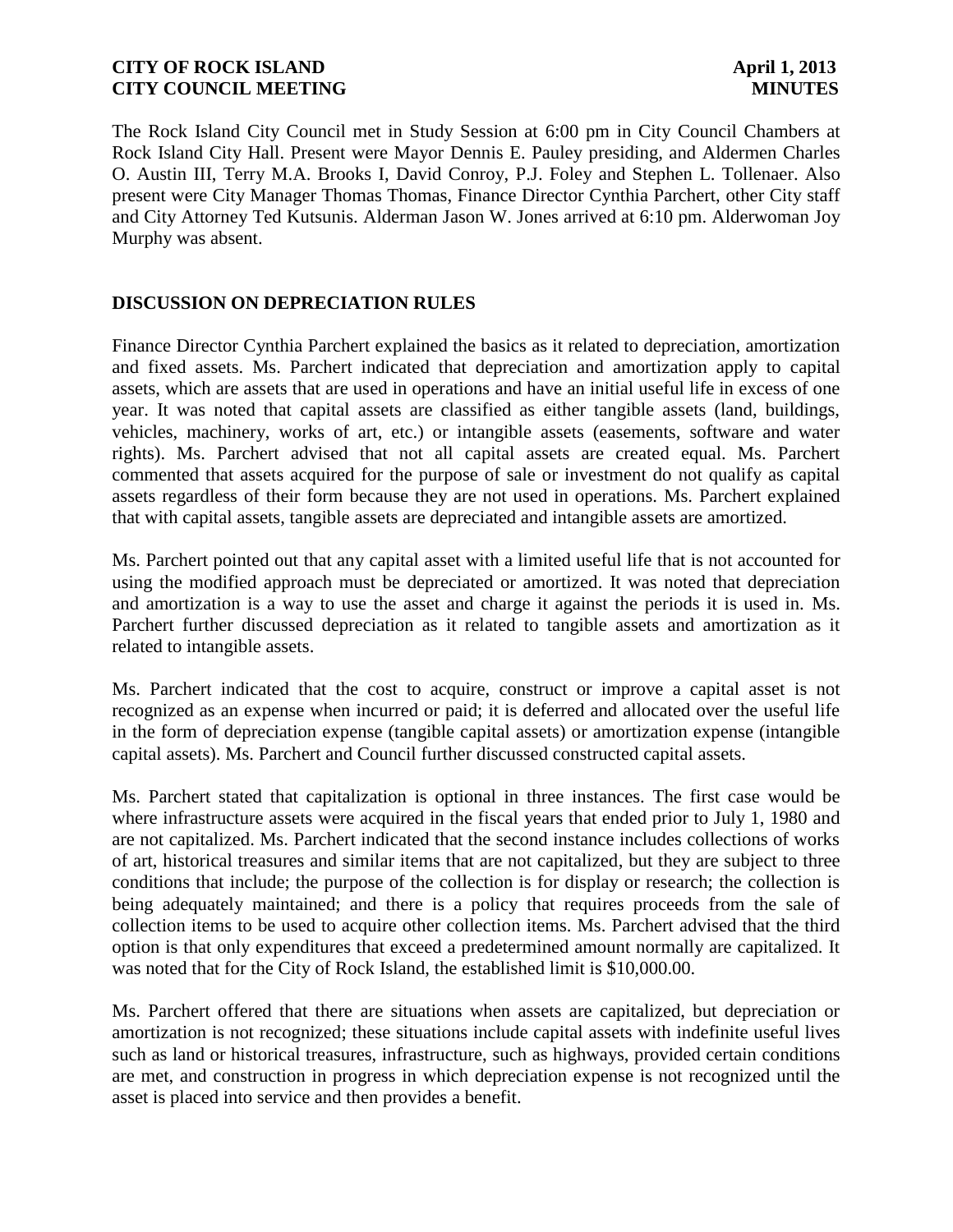Ms. Parchert and Council further discussed these situations in which assets are capitalized, but depreciation and amortization are not recognized. Ms. Parchert discussed depreciation and amortization as it related to calculations. Ms. Parchert stated that useful life is based upon historical experience and the City has established lives for certain asset classes, which are outlined in the City's financial policy. Ms. Parchert pointed out that the City does not capitalize unless an item is \$10,000.00 or more per item and has a useful life of more than three years. Ms. Parchert further discussed the City's financial policy as it related to capital assets.

Ms. Parchert discussed amortization as it related to the equipment maintenance fund, which is an internal service fund. Ms. Parchert pointed out that the equipment maintenance fund provides for the maintenance, repair and purchase of vehicles used in the operation of City services. It was noted that revenue comes from rental charges on the vehicles and service fees for repair and maintenance. Ms. Parchert noted that rental charges have been erroneously referred to as amortization, which is not really what it is; it is actually leasing. Ms. Parchert further discussed leasing as it related to building cash reserves to replace vehicles in future years. Ms. Parchert indicated that the City has five internal service funds, which include; the equipment maintenance fund, engineering fund, self-insurance fund, employee health fund and the hydroelectric-plant fund. Council and Ms. Parchert further discussed the internal service funds.

Council discussed various accounting standards and practices as it related to depreciation. Alderman Conroy requested more information on depreciation as it related to the Parks Department from a budget standpoint. Council further discussed Ms. Parchert's presentation.

# **ADJOURNMENT**

A motion made by Alderman Foley and seconded by Alderman Jones to adjourn the meeting carried by the following Aye and No vote. Those voting Aye being; Alderman Austin, Alderman Brooks, Alderman Conroy, Alderman Foley, Alderman Tollenaer and Alderman Jones; those voting No, none. The meeting was adjourned at 6:40 pm.

> \_\_\_\_\_\_\_\_\_\_\_\_\_\_\_\_\_\_\_\_\_\_\_\_\_\_\_\_\_\_ Aleisha L. Patchin, City Clerk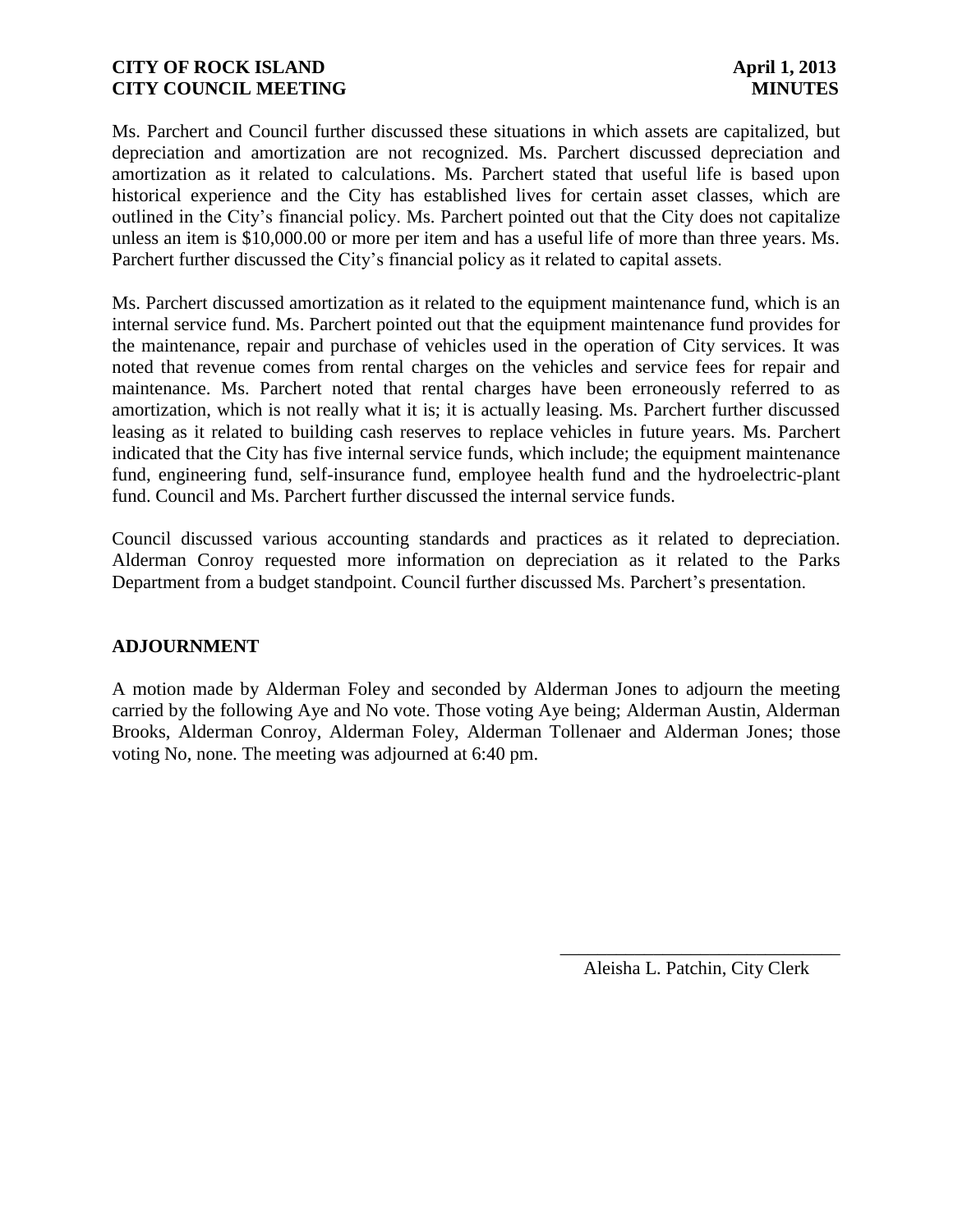Rock Island City Council met in regular session at 6:45 pm in Council Chambers of Rock Island City Hall. Present were Mayor Dennis E. Pauley presiding, and Aldermen, Charles O. Austin III, Terry M.A. Brooks I, David Conroy, P.J. Foley, Stephen L. Tollenaer and Jason W. Jones. Also present were City Manager Thomas Thomas and City Attorney Ted Kutsunis. Alderwoman Joy Murphy was absent.

#### Introductory Proceedings

Mayor Pauley called the meeting to order and led in the Pledge of Allegiance. Alderman Austin gave the Invocation.

# Agenda Item #5 **Minutes of the meeting of March 18, 2013.**

A motion was made by Alderman Foley and seconded by Alderman Jones to approve the minutes of the meeting of March 18, 2013 as printed. The motion carried by the following Aye and No vote; those voting Aye being; Alderman Austin, Alderman Brooks, Alderman Conroy, Alderman Foley, Alderman Tollenaer and Alderman Jones; those voting No, none.

# Agenda Item #6 **Update Rock Island by Mayor Pauley.**

Mayor Pauley advised that a ribbon cutting is scheduled for Digital Domination on Thursday, April 4, 2013 at 4:00 pm to celebrate their first retail location in the VanDerGinst Building located in downtown Rock Island. The Mayor added that Digital Domination located at 111  $17<sup>th</sup>$ Street specializes in computer repair offering virus removal, tune-ups, system recovery, PC/Mac backups, network setup, website design and development, internet security courses and more. Mayor Pauley stated that Digital Domination's hours are Monday through Friday from 9:30 am to 7:30 pm and Saturday and Sunday from 10:00 am to 2:30 pm. It was noted that for more information, call (866) 334-3094 or visit [www.digitaldominationrepair.com.](http://www.digitaldominationrepair.com/)

Mayor Pauley stated that the City of Rock Island is providing free leaf collection for its residential refuse customers from Monday, April 8 through Friday, April 26, 2013. In addition to providing free leaf collection, the City will also furnish bags for this program at no cost. The Mayor added that the free bags will be available beginning Monday, April  $1<sup>st</sup>$ . In order to insure that everyone has an opportunity to receive free leaf bags, residents will only be given a maximum of 20 bags per day. Mayor Pauley indicated that residents must provide proof of Rock Island residence through a photo ID or official mail in order to receive free bags. It was noted that to find out locations, times and more information, go to [www.rigov.org.](http://www.rigov.org/)

Mayor Pauley advised that Rock Island Parks and Recreation will accept picnic shelter reservations for the 2013 season beginning Monday, April  $1<sup>st</sup>$ . It was noted that reservations can be made over the phone or in person at the park office at the Rock Island Fitness & Activity Center at  $4303 \, 24^{\text{th}}$  Street. Mayor Pauley commented that reserving a shelter is first come, first serve and payment is required at the time of reservation. It was noted to call the Rock Island Park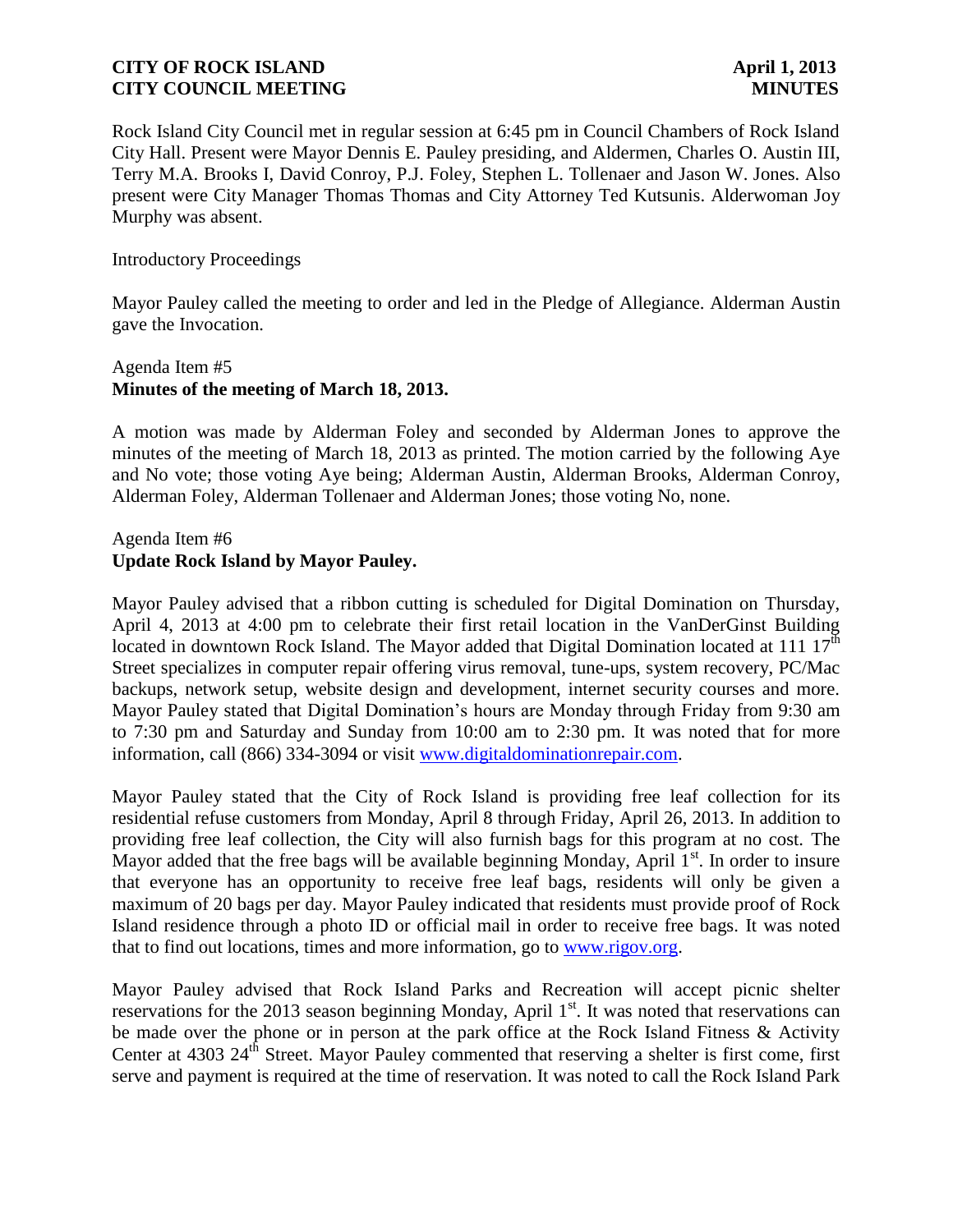Office at (309) 732-PARK for more information.

Mayor Pauley advised that Tuesday, April 9, 2013 is the Consolidated General Election. Please remember to get out and vote. The Mayor added that voting is your right and responsibility. Mayor Pauley stated that the polls will be open from 6:00 am until 7:00 pm. Early voting is available until April 6, 2013 at 12:00 pm. It was noted that for more information about early voting or voting locations, contact the Rock Island County Clerk Election Department at (309) 558-3571 or go to [www.rockislandcounty.org.](http://www.rockislandcounty.org/)

Agenda Item #7

# **Proclamation declaring April, 2013 as Fair Housing Month.**

Mayor Pauley read the proclamation. Mr. Kai Swanson accepted the proclamation and thanked the Mayor and Council for the proclamation. Mr. Swanson introduced several members of the Rock Island Human Rights Commission, which included Anne Dickey and Lauren Loften. Mr. Swanson advised that a forum on Fair Housing will be held at  $2:00$  pm on April  $14<sup>th</sup>$  at the Martin Luther King Center.

# Agenda Item #8 **Proclamation declaring April, 2013 as Sarcoidosis Awareness Month.**

Mayor Pauley read the proclamation. Carol Miller accepted the proclamation and thanked the Mayor and Council for the proclamation. Ms. Miller stated that Sarcoidosis is a disease that does not discriminate. Ms. Miller advised that it is her mission to promote awareness about this disease.

Agenda Item #9 **CLAIMS**

It was moved by Alderman Austin and seconded by Alderman Conroy to accept the following reports and authorize payments as recommended. The motion carried by the following Aye and No vote; those voting Aye being; Alderman Austin, Alderman Brooks, Alderman Conroy, Alderman Foley, Alderman Tollenaer and Alderman Jones; those voting No, none.

- a. Report from the Human Resources Department regarding payment in the amount of \$12,803.64 to Pappas, O'Connor and Fildes, PC for legal services rendered for the month of January 2013.
- b. Report from the Human Resources Department regarding payment in the amount of \$16,643.00 to Justin Anderson for General Liability claim.
- c. Report from the Human Resources Department regarding payment in the amount of \$83,529.87 to Brandon Foley for General Liability claim.
- d. Report from the Human Resources Department regarding payment in the amount of \$17,654.61 to Kutsunis and Weng P.C. for legal services rendered for the month of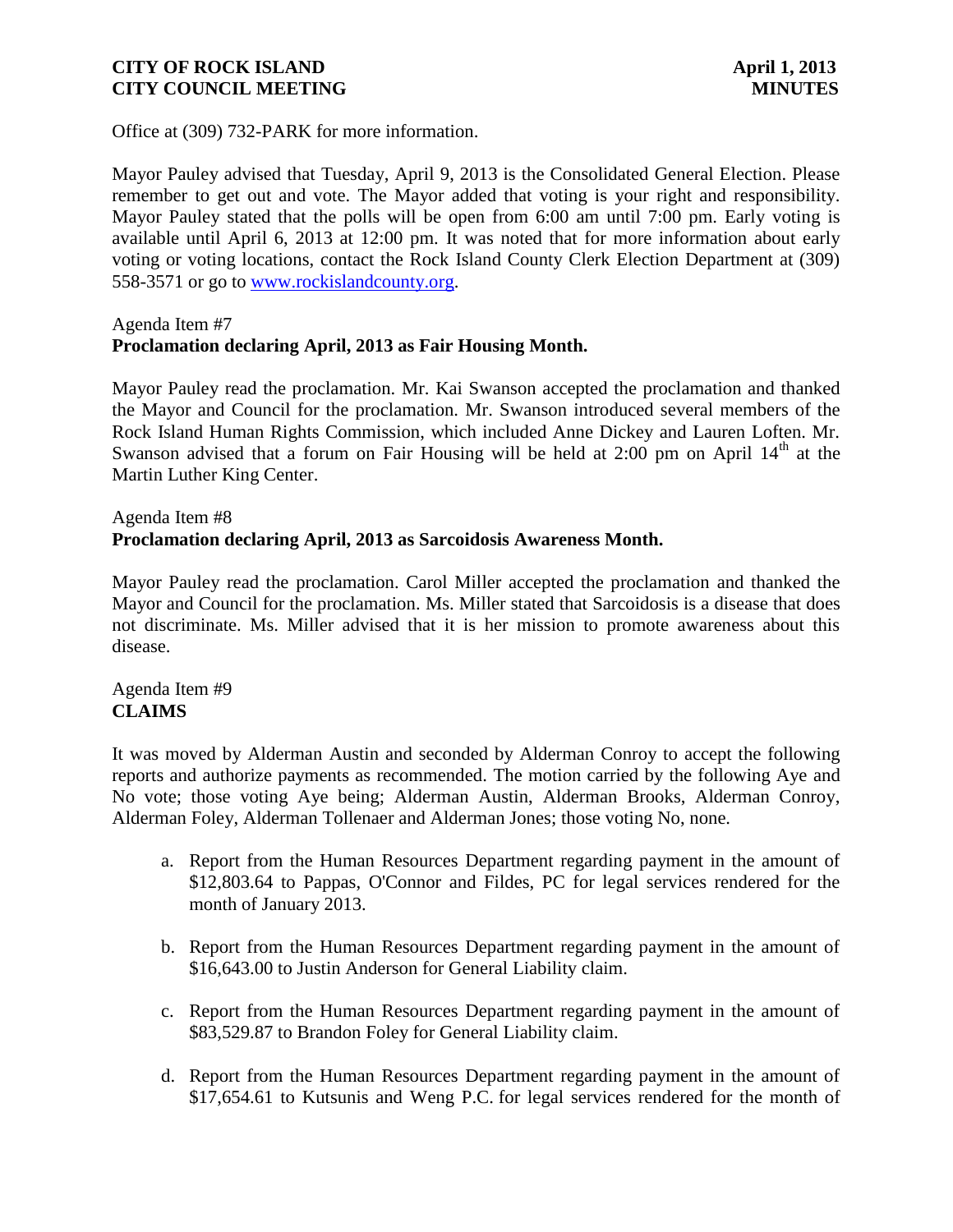March 2013.

# Agenda Item #10 **Claims for the week of March 15 through March 21 in the amount of \$435,005.89.**

 Alderman Conroy moved and Alderman Foley seconded to allow the claims. The motion carried by the following Aye and No vote; those voting Aye being; Alderman Austin, Alderman Brooks, Alderman Conroy, Alderman Foley, Alderman Tollenaer and Alderman Jones; those voting No, none.

# Agenda Item #11 **Payroll for the weeks of March 4 through March 17 in the amount of \$1,344,967.90.**

Alderman Austin moved and Alderman Foley seconded to allow the payroll. The motion carried by the following Aye and No vote; those voting Aye being; Alderman Austin, Alderman Brooks, Alderman Conroy, Alderman Foley, Alderman Tollenaer and Alderman Jones; those voting No, none.

Agenda Item #12

# **Report from the Public Works Department regarding bids for the 2013 50/50 Sidewalk and Curb Replacement Program, recommending the bid be awarded to A.J. Excavating in the amount of \$44,155.00.**

It was moved by Alderman Jones and seconded by Alderman Austin to award the bid as recommended and authorize the City Manager to execute the contract documents. The motion carried by the following Aye and No vote; those voting Aye being; Alderman Austin, Alderman Brooks, Alderman Conroy, Alderman Foley, Alderman Tollenaer and Alderman Jones; those voting No, none.

Agenda Item #13

# **Report from the Public Works Department regarding bids for the 2013 Sod Replacement and 50/50 Tree Program, recommending the bid be awarded to Greenscape Associates in the amount of \$40,952.00.**

Alderman Foley moved and Alderman Conroy seconded to award the bid as recommended and authorize the City Manager to execute the contract documents. The motion carried by the following Aye and No vote; those voting Aye being; Alderman Austin, Alderman Brooks, Alderman Conroy, Alderman Foley, Alderman Tollenaer and Alderman Jones; those voting No, none.

Agenda Item #14

**Report from the Public Works Department regarding bids for the 6th Avenue Reconstruction: 31st Street to 32nd Street project, recommending the bid be awarded to Walter D. Laud, Inc. in the amount of \$218,480.89.**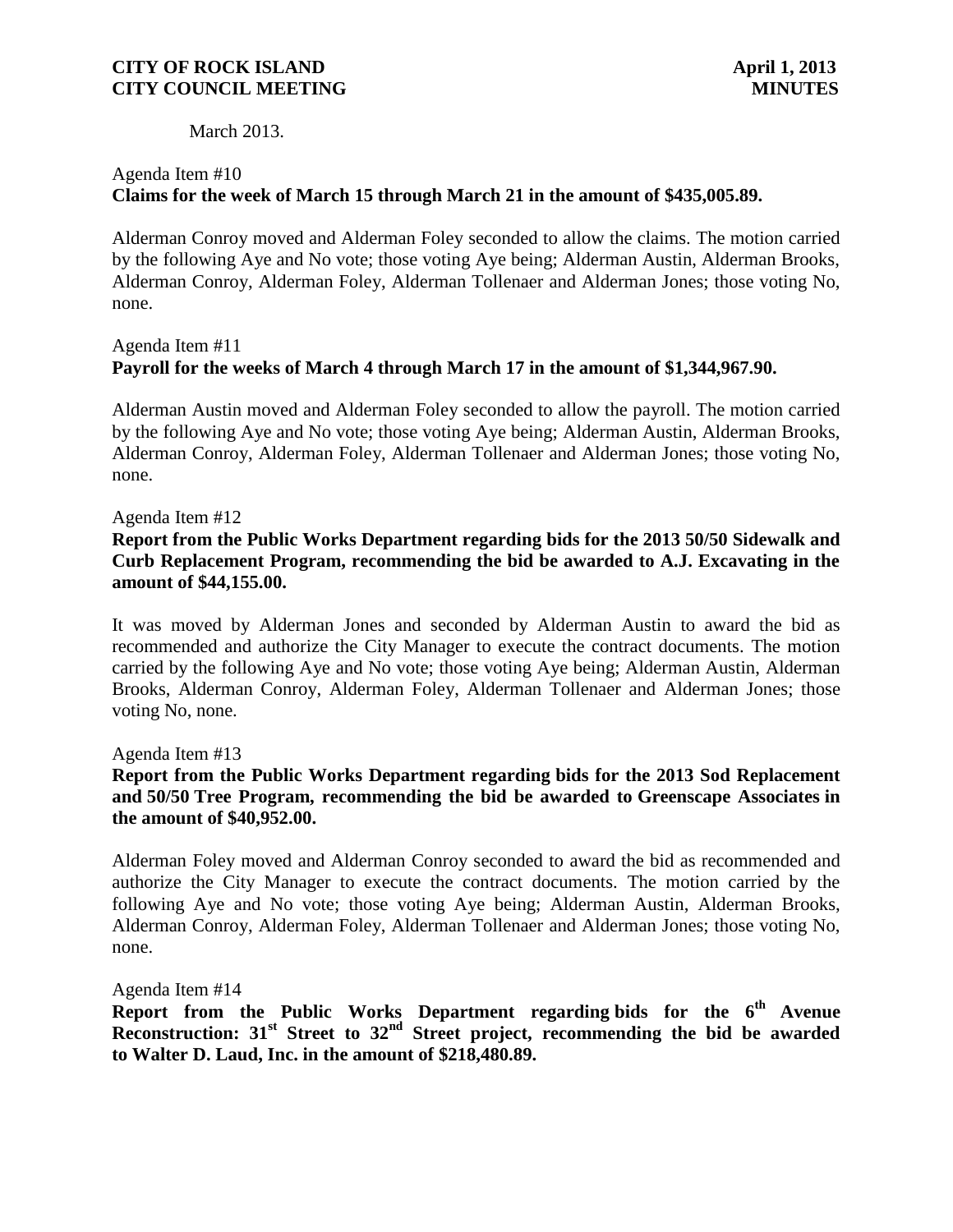It was moved by Alderman Foley and seconded by Alderman Jones to award the bid as recommended and authorize the City Manager to execute the contract documents. The motion carried by the following Aye and No vote; those voting Aye being; Alderman Austin, Alderman Brooks, Alderman Conroy, Alderman Foley, Alderman Tollenaer and Alderman Jones; those voting No, none.

#### Agenda Item #15

## **Report from the Community and Economic Development Department regarding bids for the demolition of 10 residential properties, recommending the bid be awarded to Lester Construction, Inc. in the amount of \$142,924.00.**

Alderman Conroy moved and Alderman Tollenaer seconded to award the bid as recommended and authorize the City Manager to execute the contract documents. The motion carried by the following Aye and No vote; those voting Aye being; Alderman Austin, Alderman Brooks, Alderman Conroy, Alderman Foley, Alderman Tollenaer and Alderman Jones; those voting No, none.

#### Agenda Item #16

### **Report from the Community and Economic Development Department regarding bids for the NESHAPS (asbestos) investigation of four residential and 10 commercial properties in the Watchtower Plaza area, recommending the bid be awarded to EnviroNET, Inc. in the total amount of \$10,860.00.**

It was moved by Alderman Foley and seconded by Alderman Conroy to award the bid as recommended and authorize the City Manager to execute the contract documents. The motion carried by the following Aye and No vote; those voting Aye being; Alderman Austin, Alderman Brooks, Alderman Conroy, Alderman Foley, Alderman Tollenaer and Alderman Jones; those voting No, none.

Agenda Item #17

# **Report from the Human Resources Department regarding a contract for health consultant services with Holmes-Murphy (Jeff Scarpinato) for a three year period (April 1, 2013 to March 31, 2016) in the amount of \$59,500.00.**

Alderman Foley moved and Alderman Conroy seconded to approve the agreement as recommended and authorize the City Manager to execute the contract documents. The motion carried by the following Aye and No vote; those voting Aye being; Alderman Austin, Alderman Brooks, Alderman Conroy, Alderman Foley, Alderman Tollenaer and Alderman Jones; those voting No, none.

#### Agenda Item #18

**Report from the Public Works Department regarding the 2013 Mudjacking Program contract, recommending to extend the maintenance contract with Kelly Construction in order to perform the required maintenance.**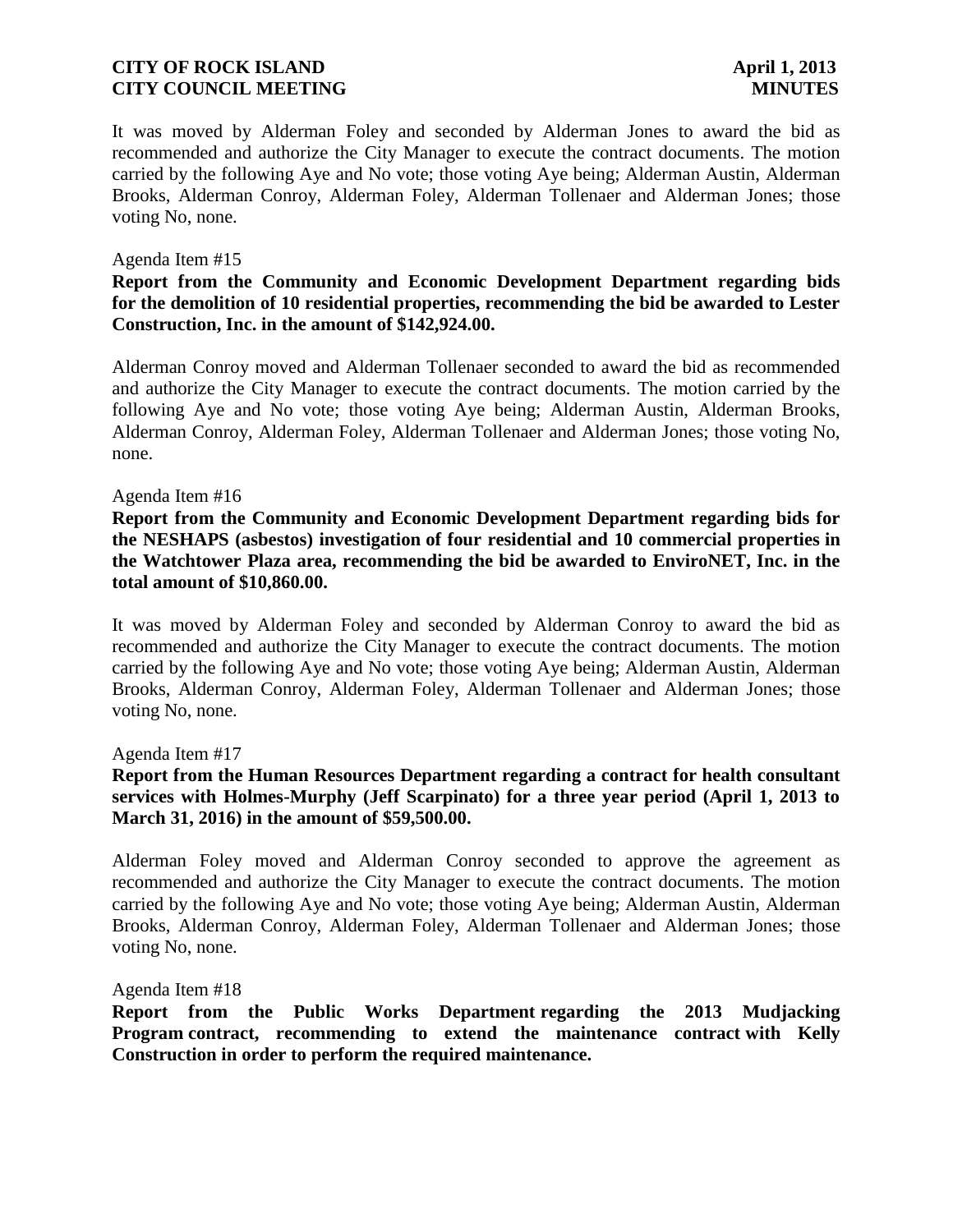It was moved by Alderman Conroy and seconded by Alderman Foley to approve the extension as recommended. The motion carried by the following Aye and No vote; those voting Aye being; Alderman Austin, Alderman Brooks, Alderman Conroy, Alderman Foley, Alderman Tollenaer and Alderman Jones; those voting No, none.

#### Agenda Item #19

**Report from the Public Works Department regarding a request for proposals from consulting firms to provide field inspection services and pavement management system updates for the City's pavement network, recommending the selection of Engineering & Research International, Inc. (ERI).**

Alderman Conroy moved and Alderman Brooks seconded to approve the selection of ERI as recommended and authorize the Public Works Department to negotiate a service agreement.

Discussion followed. Alderman Conroy inquired upon Interim Public Works Director Randy Tweet to explain this item. Mr. Tweet advised that every five years, a pavement analysis of all streets is done; they are appraised on a scale of zero to one hundred.

Alderman Conroy clarified that this is something that has been done in the past. Mr. Tweet stated yes; this is just a different company.

After more discussion, the motion carried by the following Aye and No vote; those voting Aye being; Alderman Austin, Alderman Brooks, Alderman Conroy, Alderman Foley, Alderman Tollenaer and Alderman Jones; those voting No, none.

#### Agenda Item #20

# **Report from the Public Works Department regarding three Motor Fuel Tax Audit Resolutions for the projects as stated in the report.**

It was moved by Alderman Austin and seconded by Alderman Jones to adopt the resolutions as recommended, authorize the City Clerk to provide signed and sealed copies to the City Engineer and authorize the City Engineer to file the resolutions with the Illinois Department of Transportation. The motion carried by the following Aye and No vote; those voting Aye being; Alderman Austin, Alderman Brooks, Alderman Conroy, Alderman Foley, Alderman Tollenaer and Alderman Jones; those voting No, none.

#### Agenda Item #21

# **Report from the Public Works Department regarding a Resolution appropriating \$1,112,335.00 of Motor Fuel Tax funds for street maintenance.**

Alderman Foley moved and Alderman Conroy seconded to adopt the resolution. The motion carried by the following Aye and No vote; those voting Aye being; Alderman Austin, Alderman Brooks, Alderman Conroy, Alderman Foley, Alderman Tollenaer and Alderman Jones; those voting No, none.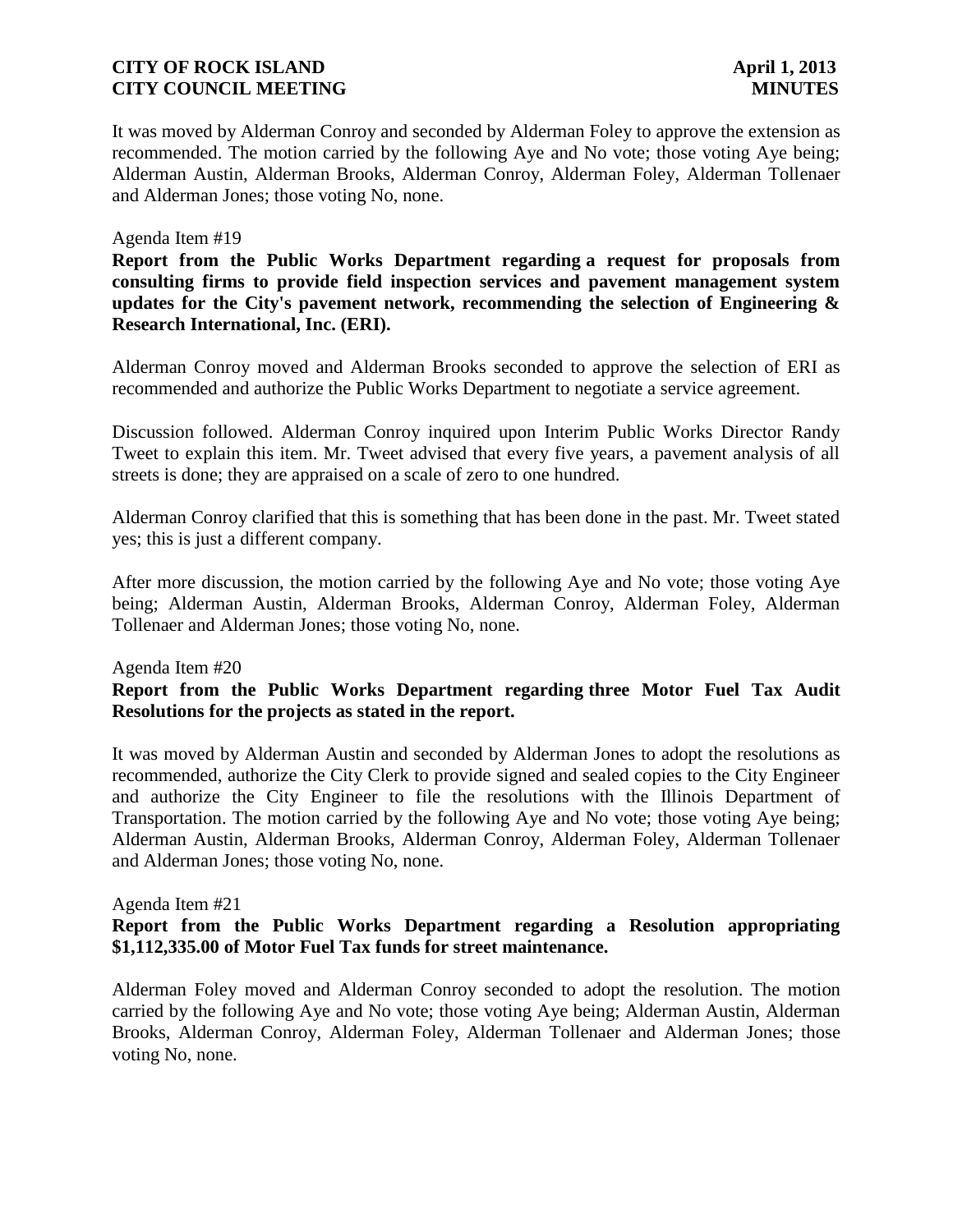#### Agenda Item #22

### **Report from the Mayor regarding an appointment to the Beautification Commission.**

It was moved by Alderman Conroy and seconded by Alderman Foley to approve the appointment as recommended. The motion carried by the following Aye and No vote; those voting Aye being; Alderman Austin, Alderman Brooks, Alderman Conroy, Alderman Foley, Alderman Tollenaer and Alderman Jones; those voting No, none.

Mr. Todd Linscott was appointed to the Beautification Commission with a term to expire on June 30, 2016.

Agenda Item #23

**Report from the Police Department regarding a request for a road closure at 7th Avenue from 35th to 38th Street on May 23, 2013 from 8:00 am to 1:00 pm for Augustana College to conduct a joint training exercise that includes emergency responders from throughout the Quad Cities area.**

Alderman Tollenaer moved and Alderman Foley seconded to approve the request as recommended. The motion carried by the following Aye and No vote; those voting Aye being; Alderman Austin, Alderman Brooks, Alderman Conroy, Alderman Foley, Alderman Tollenaer and Alderman Jones; those voting No, none.

Agenda Item #24 **Other Business.**

No one signed up to address Council to speak on a topic.

Alderman Conroy reminded everyone to Shop Rock Island.

Alderman Austin stated that early voting hours at the Rock Island County office building will continue from 8:00 am to 4:30 pm on Tuesday April  $2<sup>nd</sup>$ . Alderman Austin added that on Wednesday, Thursday and Friday, the County office building will be open until 6:30 pm for early voting and on Saturday from 9:00 am until noon.

Agenda Item #25 **Executive Session on Personnel, Property Acquisition and Litigation.**

An Executive Session was not held.

Agenda Item #26 **Recess**

A motion was made by Alderman Foley and seconded by Alderman Tollenaer to recess to Monday, April 8, 2013 at 5:30 pm. The motion carried by the following Aye and No vote: those voting Aye being; Alderman Austin, Alderman Brooks, Alderman Conroy, Alderman Foley, Alderman Tollenaer and Alderman Jones; those voting No, none.